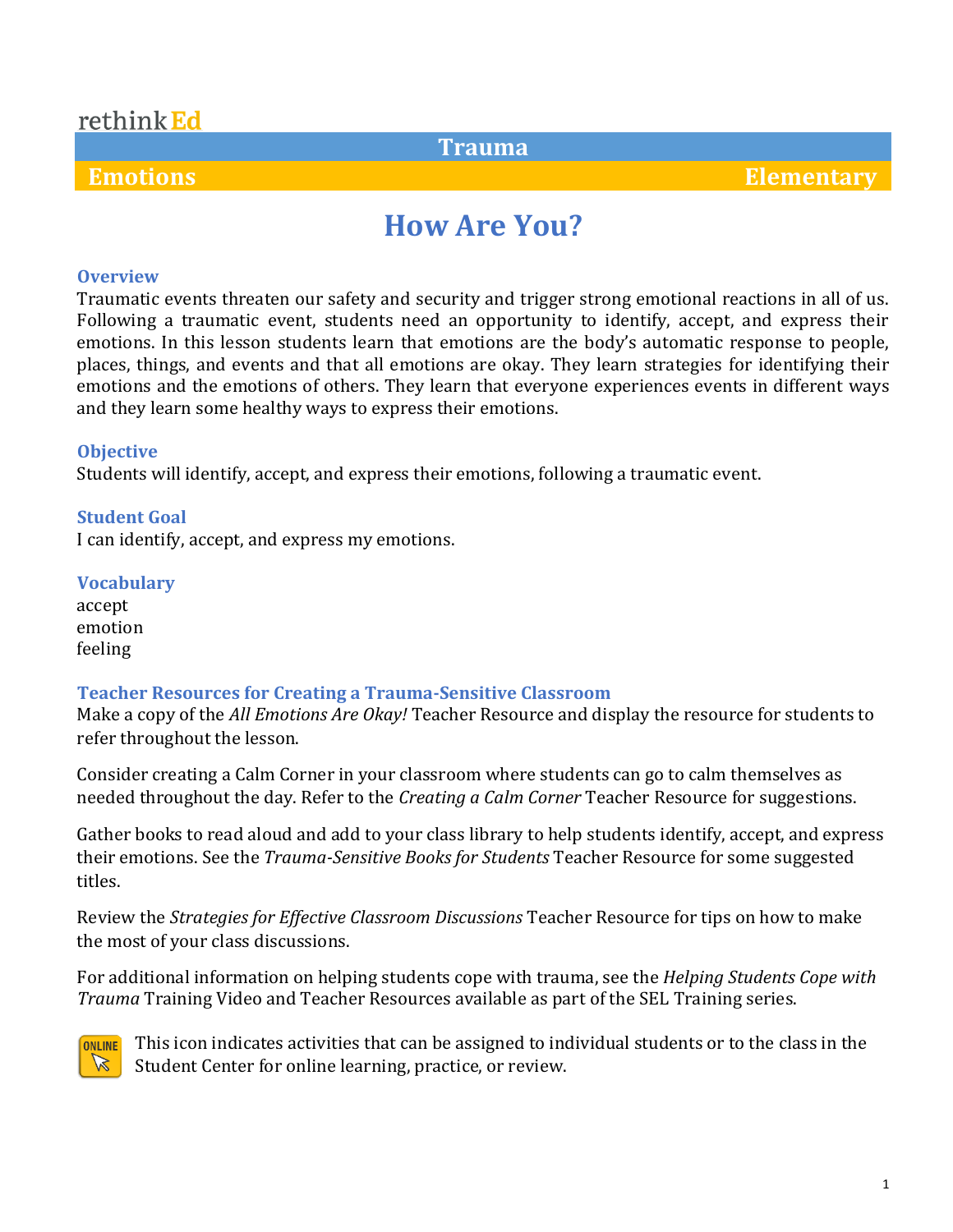#### **Identifying, Accepting, and Expressing Emotions**

### **Focus On Our Stories**

Upon returning to school following a traumatic event (whether virtually online or in-person at a physical campus), students need the opportunity to feel *safe* and *heard*. All students will have a story to tell. Telling stories is one of the ways to help students begin to process their emotions.

The following are some ways for students to tell their stories. Choose an activity that meets the needs of your students and the traumatic event.

- Have the students draw a picture of their experience.
	- Allow time for students to share their stories in small groups.
	- Bind the drawings into a class book. Invite students to talk about their drawings as you 'read' the story to the class.
	- Display the pictures around the classroom and host a Gallery Walk. Provide the students with sticky notes to leave comments and questions about the pictures or invite each student to be the curator, describing their own picture.
- Encourage the students to write a story about the event. The story can be a real or imagined narrative or a historical fiction (a mixture of facts with imagined details). Allow time for students to share their stories in small groups or post the stories on your class chat board and ask students to read and comment on three different stories. To ensure that everyone's stories are read, ask that students only comment on a story that has less than three comments.
- Have each student share a GAIN (something good or beneficial) and a PAIN (something sad or unpleasant).
- Ask the students to share what they've heard. Write their responses on a sheet of chart paper. Work with the students to determine which statements are true, false, contradictions, or unvalidated.

Be sure to share your own story as well. Children look to adults for reassurance and models for identifying, accepting, and expressing their emotions.

For additional information, see the *Helping Students Cope with Trauma* Training Video and Teacher Resources available as part of the SEL Training series.

2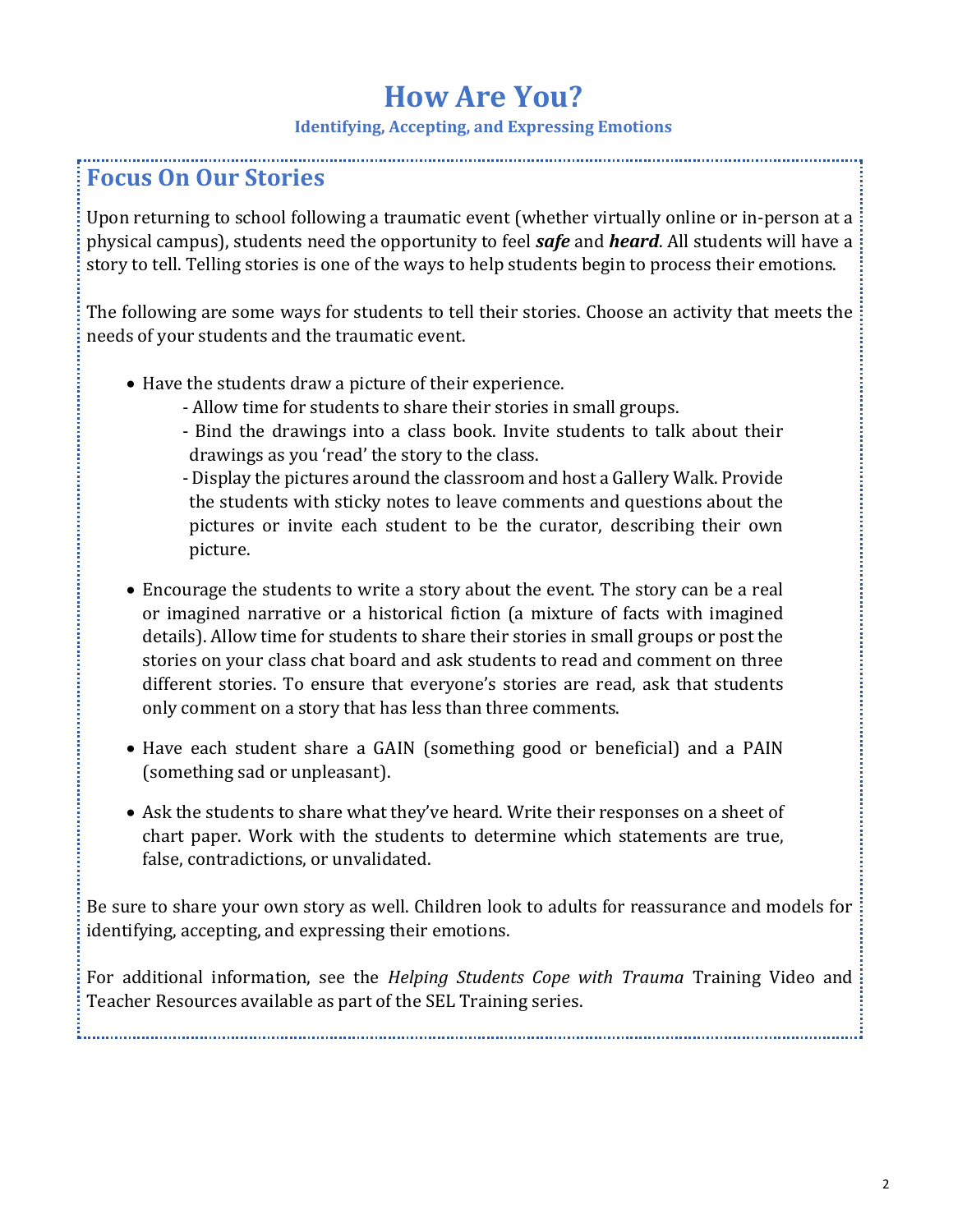#### **Identifying, Accepting, and Expressing Emotions**

### **Learn – 15 minutes**

*The Learn part of the lesson is designed as a common starting point for talking about emotions. It is recommended that the video be presented on the same day throughout the school to build community and develop a common language for addressing emotional needs.*

| <b>Video</b><br>ONLINE<br>In the How Are You? Video, students are<br>$\mathbb{Z}$<br>presented with the following strategies<br>for identifying, accepting, and expressing<br>their emotions:<br><b>Name the Emotion</b><br>- notice how your body feels<br>- take a few deep breaths<br>- ask yourself how you feel<br><b>Accept the Emotion</b><br>- people often experience the same<br>event in different ways<br>- all emotions are okay<br><b>Say What You Feel</b><br>- say the emotion<br>- talk to an adult when emotions feel<br>uncomfortable | Before showing the <i>How Are You?</i> Video, tell<br>the students that the video will be talking<br>about emotions. Explain that emotions are<br>how we feel about people, places, things, and<br>events. Provide examples of some emotions<br>such as happy, sad, angry, scared, excited,<br>etc. Consider writing the objective of the<br>lesson on the board and ask students to think<br>about their own emotions in preparation for<br>the discussion that will follow.<br>Show the students the How Are You? Video.<br>The video is available to project on the<br>screen from the SEL/Trauma platform or it<br>can be assigned to the Student Center. |
|----------------------------------------------------------------------------------------------------------------------------------------------------------------------------------------------------------------------------------------------------------------------------------------------------------------------------------------------------------------------------------------------------------------------------------------------------------------------------------------------------------------------------------------------------------|---------------------------------------------------------------------------------------------------------------------------------------------------------------------------------------------------------------------------------------------------------------------------------------------------------------------------------------------------------------------------------------------------------------------------------------------------------------------------------------------------------------------------------------------------------------------------------------------------------------------------------------------------------------|
| <b>Discussion</b><br>• How are you feeling? Use the Popcorn Share<br>strategy to allow each student to respond. Call<br>students' attention to the variety of responses.                                                                                                                                                                                                                                                                                                                                                                                 | Following the video, provide each student<br>with the All Emotions Are Okay! Student<br>Resource to refer to throughout the<br>discussion.                                                                                                                                                                                                                                                                                                                                                                                                                                                                                                                    |
| • How do you look when you are happy? Use<br>the Show Me strategy, asking student to show<br>how they look. Call students' attention to the<br>variety of ways people show they are happy.<br>Repeat with additional emotions such as mad,<br>sad, scared, excited, worried, bored, etc.<br>• What are emotions?<br>Why is it important to learn about<br>emotions?<br>What can you do if you're feeling an<br>$\bullet$<br>uncomfortable emotion?<br>• How can we know how others are feeling?                                                          | Use the discussion questions to talk with<br>students about different emotions and how<br>their bodies show emotions.<br>Choose the questions that are best suited for<br>vour students. Let the students' responses<br>move the discussion in the direction that<br>best serves your students. See the Strategies<br>for Effective Class Discussions Teacher<br>Resource for tips on how to make the most of<br>your class discussions.                                                                                                                                                                                                                      |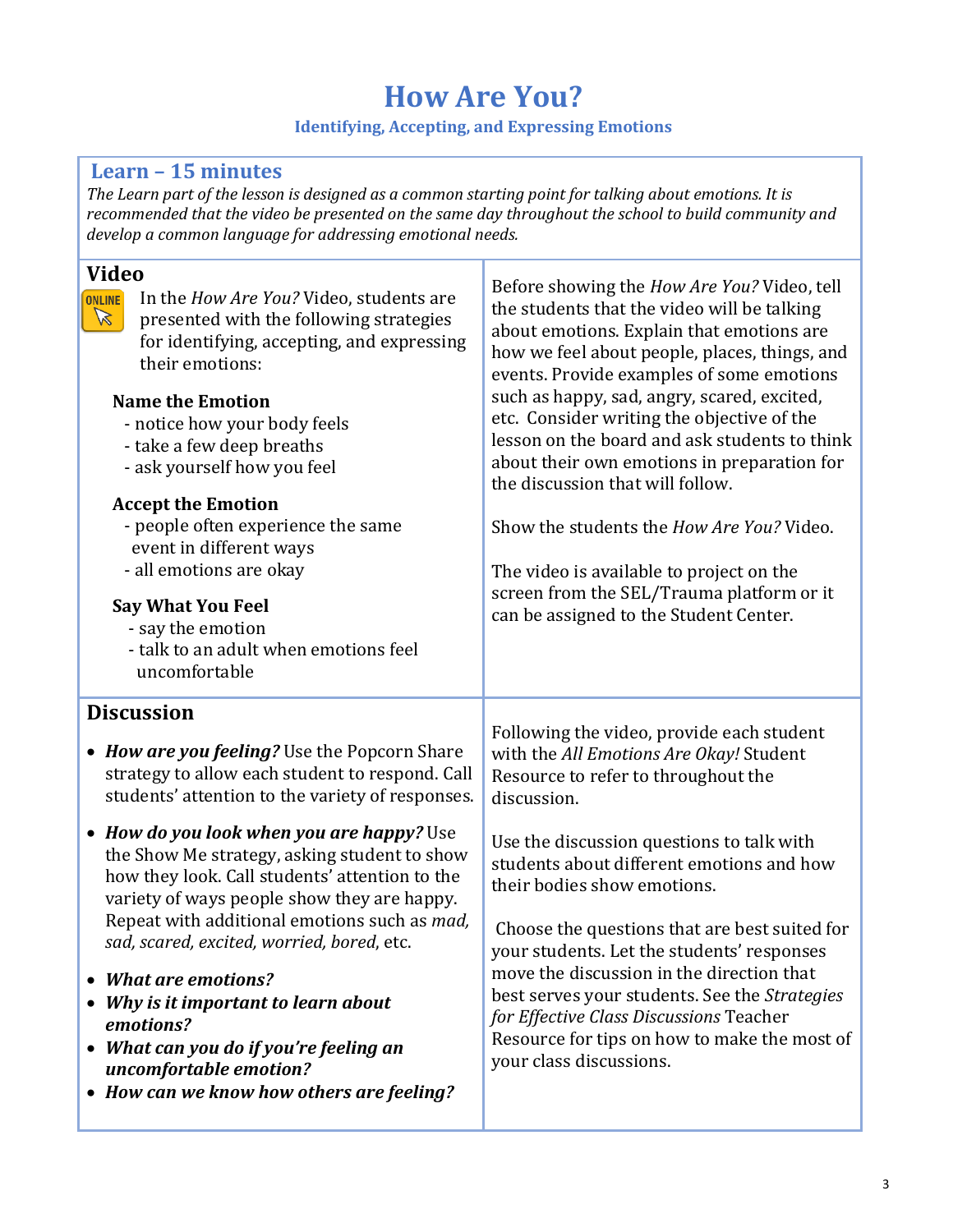#### **Identifying, Accepting, and Expressing Emotions**

### **Practice – 15 minutes (per activity)**

*The six Practice activities provide options and flexibility for your school and class. Choose one or more of the activities to complete depending on your time and needs.*

| <b>1 ALL EMOTIONS ARE OKAY</b><br>The All Emotions Are Okay Mindful<br><b>ONLINE</b><br>$\mathbb{Z}$<br>Visualization guides students through<br>an exercise, inviting them to identify and<br>accept their emotions.<br>Preparation<br>Project the mindful visualization on the<br>screen where students can see it and/or<br>assign the activity to the Student Center.                                                                                                                                                     | Direct the students' attention to the All Emotions<br>Are Okay Mindful Visualization.<br>Invite the students to get into a comfortable<br>position. Ask the students to listen and follow<br>along with the audio recording.<br>Play the recording.<br>Following the recording, talk with students<br>about the emotions they identified. |
|-------------------------------------------------------------------------------------------------------------------------------------------------------------------------------------------------------------------------------------------------------------------------------------------------------------------------------------------------------------------------------------------------------------------------------------------------------------------------------------------------------------------------------|-------------------------------------------------------------------------------------------------------------------------------------------------------------------------------------------------------------------------------------------------------------------------------------------------------------------------------------------|
| <b>2 EMOTIONAL CHARADES</b><br>The <i>Emotional Charades</i> Game provides<br>students practice identifying and labeling<br>emotions.<br>Preparation<br>Make one set of <i>Emotions</i> Cards for each<br>team. Cut the cards.                                                                                                                                                                                                                                                                                                | Organize the students into two teams. Provide<br>each team with a set of <i>Emotions</i> Cards.<br>Explain that the object of the game is to get their<br>team to name the emotion shown on the card<br>using only facial expressions and body language<br>- no talking.                                                                  |
| Choose the cards appropriate for your<br>students. Developmentally, 5 - 7 year-olds<br>can name and recognize happy, sad, mad,<br>scared, surprised, and tired. Older students<br>acting out emotions that may look similar,<br>like <i>frustrated</i> and <i>annoyed</i> may want to<br>work with a partner and present a scenario<br>(with or without talking).<br>Depending on your class you may want to<br>organize the students into more than two<br>teams to allow more participation in a<br>shorter amount of time. | Have one student from one of the teams begin<br>the game by drawing an <i>Emotions</i> Card and<br>acting out the emotion. If the emotion is guessed<br>correctly, the team scores a point.<br>Play alternates between teams and continues<br>until all students have had an opportunity to act<br>out an emotion.                        |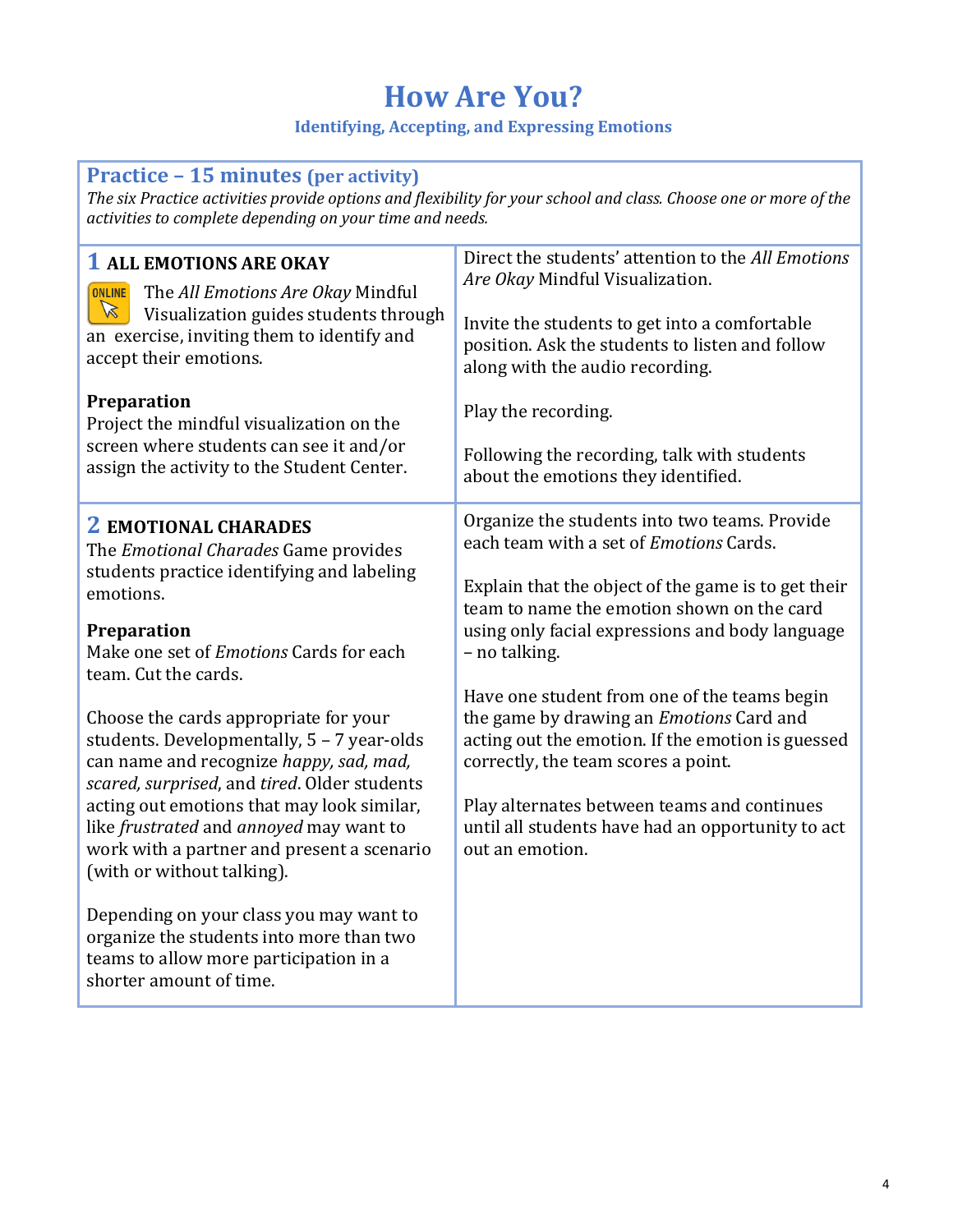**Identifying, Accepting, and Expressing Emotions**

| <b>3 HOW DO I FEEL? CLIP CHART</b>                                                                                                                                                         | Provide each student with a <i>How Do I Feel?</i> Clip<br>Chart and a small clip.                                                                                                                                   |
|--------------------------------------------------------------------------------------------------------------------------------------------------------------------------------------------|---------------------------------------------------------------------------------------------------------------------------------------------------------------------------------------------------------------------|
| Use the How Do I Feel? Clip Chart Activity to<br>help the students identify and accept their<br>emotions throughout the day.                                                               | Ask the students to think about how they feel<br>and place their clip on the corresponding feeling<br>on the chart.                                                                                                 |
| <b>Preparation</b><br>Make one copy of the How Do I Feel? Clip<br>Chart for each student. Cut the charts.<br>Gather a small clip like a mini-clothes pin or<br>paperclip for each student. | After the students have moved their clips, use<br>the Popcorn strategy, asking each student to<br>share their emotion. After all the students<br>respond, together with the students say, All<br>emotions are okay! |
|                                                                                                                                                                                            | Check in with students as a class or individually<br>throughout the day, asking students to identify<br>and accept how they are feeling.                                                                            |
| 4 MY HEART ART                                                                                                                                                                             | Provide each student with the My Heart Art<br>Activity and markers.                                                                                                                                                 |
| The My Heart Art Activity invites students to<br>express their feelings through color and<br>design.                                                                                       | Talk with the students about how colors can<br>represent different feelings for different people.                                                                                                                   |
| <b>Preparation</b><br>Make one copy of the My Heart Art Activity<br>for each student.                                                                                                      | Invite the students to complete the Emotions<br>Color Key on their activity to show what colors<br>represent each emotion for them.                                                                                 |
| Students will need access to markers.                                                                                                                                                      | Have the students color their heart showing how                                                                                                                                                                     |
| Consider creating your own Heart Art to<br>show as a model for students.                                                                                                                   | they are feeling right now. Depending on your<br>situation, you may want the students to draw<br>how their heart felt during or immediately                                                                         |
| Consider reading one of the following picture<br>books as inspiration for this art activity.                                                                                               | following the traumatic event. Encourage the<br>students to use designs, colors, and shapes to<br>show their emotions.                                                                                              |
| My Many Colored Days by Dr. Seuss<br>In My Heart by Jo Witek<br>The Color Monster by Anna Llenas<br>My Heart by Corinna Luyken                                                             | Provide time for students to share their hearts in<br>small groups.                                                                                                                                                 |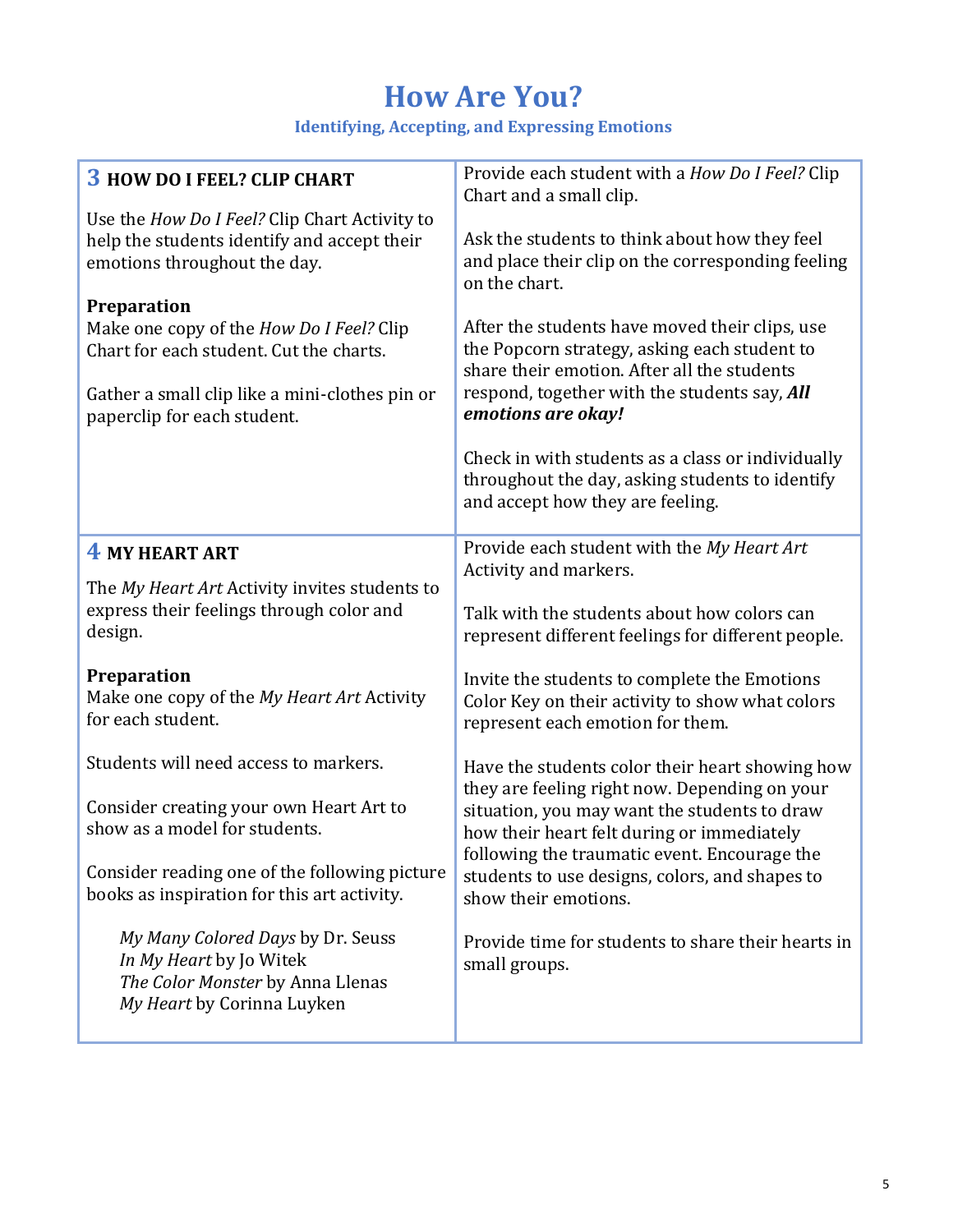**Identifying, Accepting, and Expressing Emotions**

| <b>5 E-MOTION MOVEMENT</b><br>It has been said that emotions are energy in<br>motion. Use this activity to help your<br>students move the emotions through their<br>bodies.<br><b>Preparation</b><br>Locate school appropriate music to calm the<br>students and music to energize the students.<br>A search on the internet will provide you<br>with many good options. Consider creating<br>an emotions playlist to use whenever<br>students need to move their energy. | Before beginning this activity, determine the<br>emotional energy in your class using the Think,<br>Pair, Share Strategy. Ask to think about how they<br>are feeling, share with a partner, and then ask<br>for volunteers to share with the class.<br>Play music that will benefit the students energy<br>levels. For example, if the students are feeling<br>worried, nervous, or anxious, play calming<br>music. If students are feeling tired or lethargic,<br>play some high energy music.<br>If your students would benefit from calming<br>music, invite them to find a comfortable position<br>and play the music.<br>If your students would benefit from high energy,<br>invite them to stand up and dance or move<br>around the room or beside their desks. Pause<br>the music and ask the students to freeze! Then<br>resume the music and repeat. |
|---------------------------------------------------------------------------------------------------------------------------------------------------------------------------------------------------------------------------------------------------------------------------------------------------------------------------------------------------------------------------------------------------------------------------------------------------------------------------|---------------------------------------------------------------------------------------------------------------------------------------------------------------------------------------------------------------------------------------------------------------------------------------------------------------------------------------------------------------------------------------------------------------------------------------------------------------------------------------------------------------------------------------------------------------------------------------------------------------------------------------------------------------------------------------------------------------------------------------------------------------------------------------------------------------------------------------------------------------|
|                                                                                                                                                                                                                                                                                                                                                                                                                                                                           | Provide time for students to talk about how the<br>music moved (or didn't move) their emotions.                                                                                                                                                                                                                                                                                                                                                                                                                                                                                                                                                                                                                                                                                                                                                               |
| <b>6 EMOTIONS WORD WHEEL</b><br>Help students expand their emotional<br>vocabulary by creating a bulletin board<br>showing an Emotion Wheel. Intermediate<br>students may benefit from creating an<br><b>Emotions Dictionary.</b><br><b>Preparation</b><br>Create an interactive bulletin board.<br><b>EMOTIONS WORD WHEEL</b><br>de a bri<br>Words to Describe How You Feel                                                                                              | Determine how the Emotions Word Wheel will<br>be used in your class. Some suggestions include:<br>Primary grades: Add words to the wheel<br>$\bullet$<br>as students use or find words in books.<br>Intermediate grades: Introduce words in<br>$\bullet$<br>synonym groups and focus on the<br>differences in meaning of the words.<br>Have students or pairs of students create<br>a graphic organizer page for the<br><b>Emotions Dictionary.</b><br>Intermediate grades: Create a class<br>Emotions Dictionary and/or have<br>students create their own dictionaries.<br>Direct students' attention to the Emotions Word<br>Wheel Bulletin Board and explain how it will be<br>used.                                                                                                                                                                       |
| Make a copy of the <i>Emotion</i> Word Cards. Cut<br>the cards.<br>Make a copy of the <i>Emotions</i> Dictionary.                                                                                                                                                                                                                                                                                                                                                         | Explain that developing an emotional<br>vocabulary (or a list of emotion words) can help<br>name an emotion and say how we're feeling.                                                                                                                                                                                                                                                                                                                                                                                                                                                                                                                                                                                                                                                                                                                        |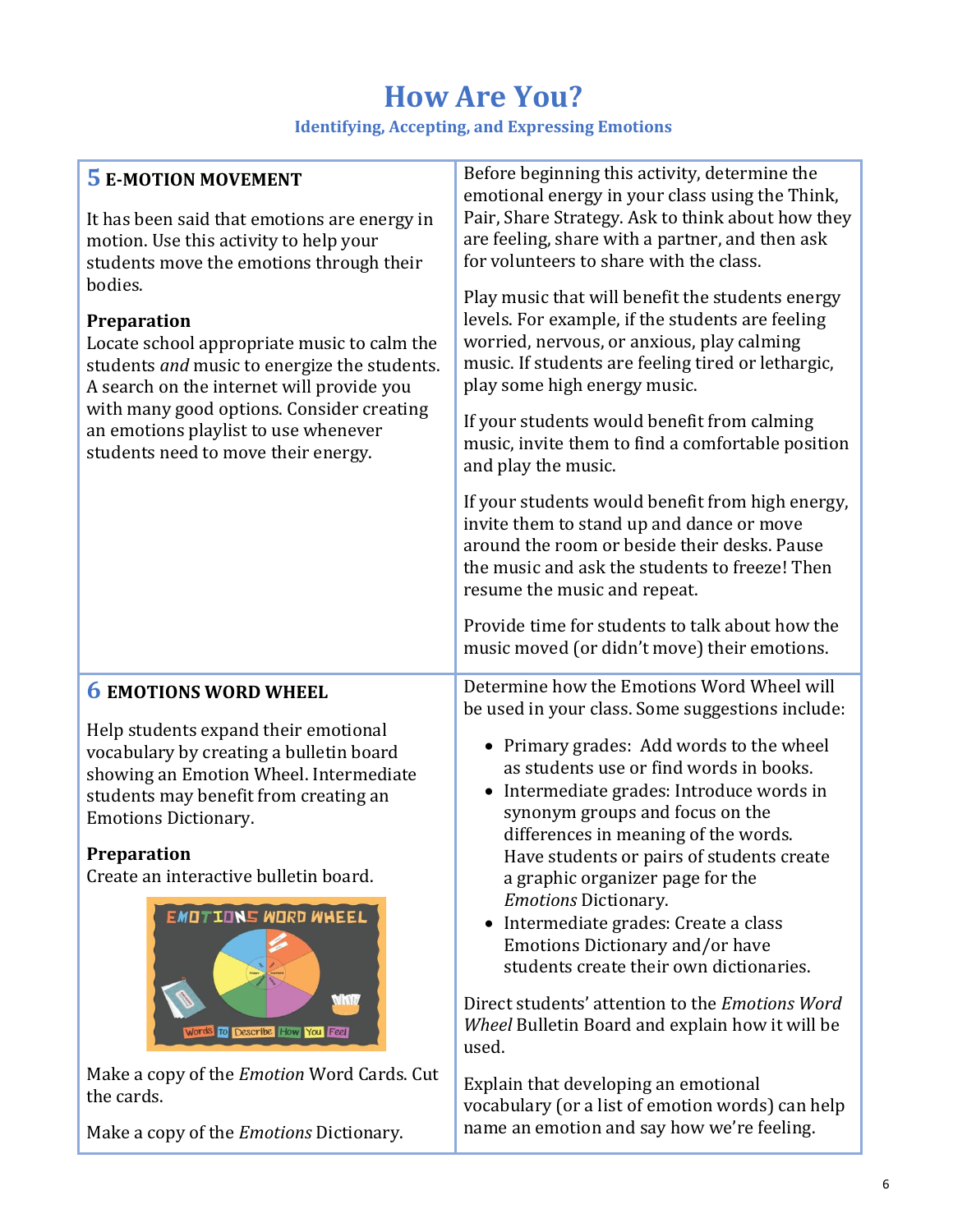#### **Identifying, Accepting, and Expressing Emotions**

### **Dive Deeper**

*The Dive Deeper part of the lesson provides a journal option that allows students an opportunity to write and draw about their feelings, as well as an optional project designed to allow a class or school to extend the learning of the lesson.*

| <b>1 JOURNAL WRITING</b>                                                                                                                                                             | Provide each student with a How Are You? Journal.                                                                                                                                                     |
|--------------------------------------------------------------------------------------------------------------------------------------------------------------------------------------|-------------------------------------------------------------------------------------------------------------------------------------------------------------------------------------------------------|
| The How Are You? Journal provides pages<br>for each student to use to create journals to<br>help students continue to identify, accept,<br>and express their ever-changing emotions. | Each day (or as often as necessary) provide the<br>students with a page to add to the journal.                                                                                                        |
|                                                                                                                                                                                      | Encourage the students to write or draw about how<br>they are feeling in their journals.                                                                                                              |
| Preparation<br>Provide each student with a folder, binder,<br>or a binder ring to which the journal pages<br>can be added.                                                           | Allow time for volunteers to share their journal<br>pages. If most students want to share, use the Pair<br>Share strategy to provide all students who want to<br>share with the opportunity to do so. |
| Make copies and cut the <i>How Are You?</i><br>Journal pages you want students to include<br>in their journals.                                                                      | Consider collecting journals occasionally to provide<br>you with an opportunity to assess students' feelings.<br>Provide feedback to the students journal entries.                                    |
| The prompts from the journal pages can<br>also be written the board for students to<br>respond to in a spiral notebook.                                                              | See the Helping Students Cope with Trauma Teacher<br>Resource for specific tips and suggestions for<br>helping students name, accept, and express their<br>emotions.                                  |
|                                                                                                                                                                                      |                                                                                                                                                                                                       |
|                                                                                                                                                                                      | Talk with any students who express emotions that<br>concern you to determine if additional resources<br>are needed to support the student.                                                            |
| <b>2 MURAL PROJECT</b><br>The All Emotions Are Okay Project provides<br>the students with an opportunity to work                                                                     | Provide the class with a large sheet of butcher paper<br>and art supplies as determined by what is available<br>and the theme of the mural.                                                           |
| together to create a mural showing<br>different emotions, emphasizing that all<br>emotions are okay!                                                                                 | Explain that the project is to create a mural that<br>encourages students to name, accept, and express<br>their emotions.                                                                             |
| <b>Preparation</b><br>Gather a large sheet of butcher paper and<br>art supplies. Determine a location to<br>display the completed murals.                                            | As a class determine the look of the mural you'd like<br>to create. Assign parts of the mural to different<br>students to create, making sure that everyone has a<br>role in creating the mural.      |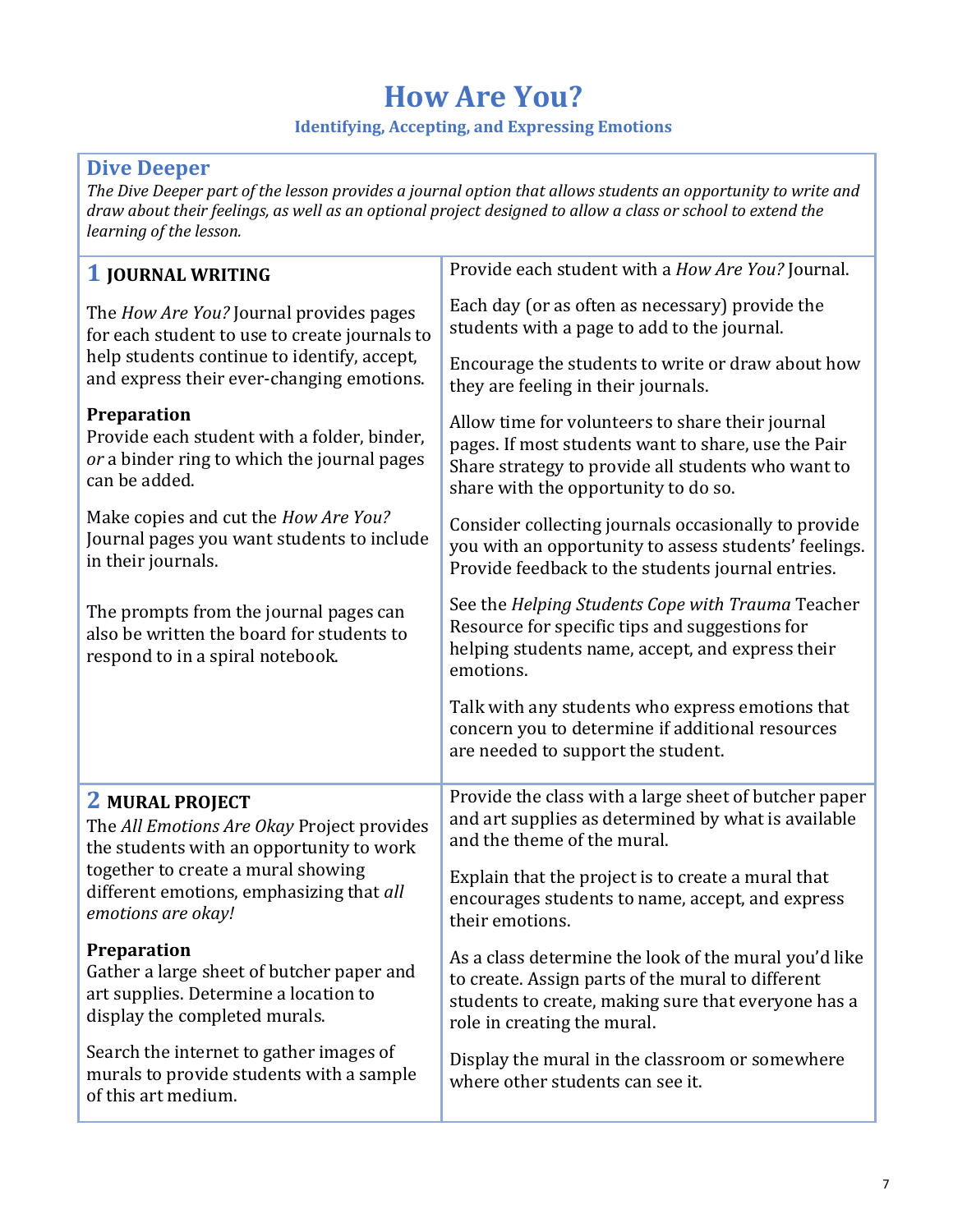**Identifying, Accepting, and Expressing Emotions**

### **Tier 2 Strategies Accommodations and Modifications**

#### **Learn**

Prior to the lesson talk with other members of the student's support team about any special accommodations and modifications (physical, emotional, and/or academic) that may benefit the student following a traumatic event.

Prior to the lesson, show the student the *Emotions* Cards and talk about the basic emotions – *happy, sad, scared, surprised,* and *mad*. Encourage the student to show how they express the emotion.

Have the student identify different emotions in the faces of people in a book or magazine.

Provide preferential seating for the student during the Learn part of the lesson. For example, seat the student closer to where the video will be displayed or closer to you during the discussion.

Encourage the student to participate in the discussion by calling on the student first to respond and/or framing the question as multiple-choice and providing some possible responses.

#### **Practice**

Explain the activity to the student prior to doing the activity with the class. Check for understanding by asking the student to repeat the instructions for the activity.

Pair the student with a peer or adult volunteer who can model and support the student during the activity.

Some of the activities provide a modified version. These activities are labeled Activity 2 in the footer.

#### **Dive Deeper**

Allow the student to talk about their emotions instead of writing or drawing about them in a journal.

Show the student two or three *Emotions* Cards and ask the student to point to the emotion that best shows how they are feeling. Help the student name a reason they are feeling the emotion.

Pair the student with a peer or adult volunteer who can model and support the student during the mural activity.

Allow the student to color a part of the mural that you or another adult have drawn.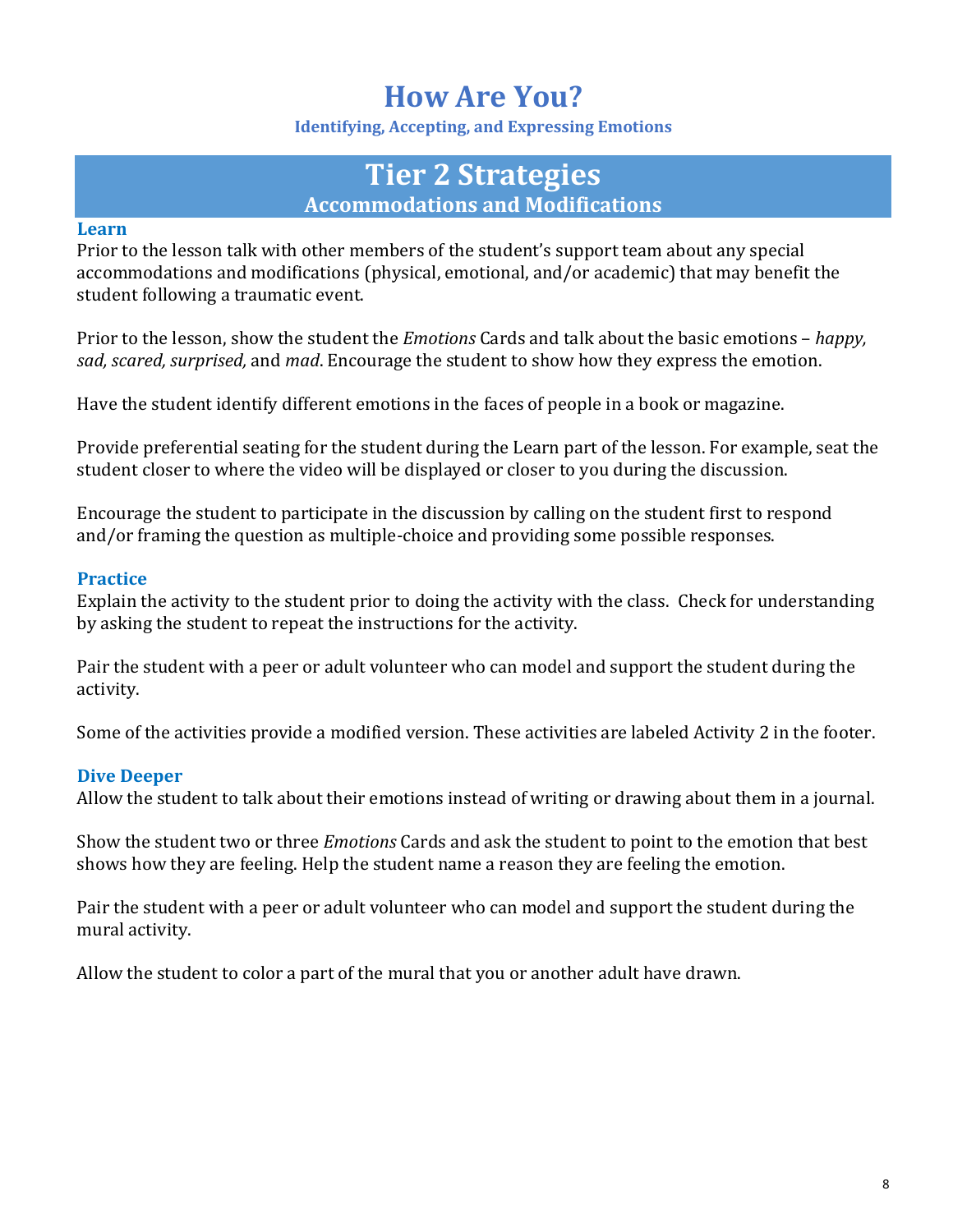# **Beyond the Lesson**

SEL skills are developed over time and with repeated practice. Especially following a traumatic event, it is important to continue to provide students with support in developing the skills necessary to identify, accept, and express their emotions.

For additional resources to help students identify and accept their emotions and the emotions of others, see the Emotions and empathy lessons for your grade level in our SEL program.

| Grade | <b>Emotions</b>            | <b>Objectives</b>                                  |
|-------|----------------------------|----------------------------------------------------|
| K     | It's a Feeling             | SW identify and label emotions.                    |
|       | My Feelings Monster        | SW identify and label more complex emotions.       |
| 2     | <b>Feelings Detectives</b> | SW identify and label their own emotions.          |
| 3     | <b>Super Emotions!</b>     | SW understand that emotions are natural and valid. |
|       | <b>Emotions: Action!</b>   | SW identify how emotions impact behavior.          |
|       | <b>Expressing Emotions</b> | SW learn strategies for expressing their emotions. |

| Grade | Empathy                           | <b>Objectives</b>                                            |
|-------|-----------------------------------|--------------------------------------------------------------|
| K     | My Feelings, Your Feelings        | SW recognize emotions in others.                             |
|       | How Someone Else Might Feel       | SW identify what another person might be feeling.            |
|       | The Case of Caring                | SW demonstrate care for the feelings of others.              |
|       | From Another Perspective          | SW take the perspective of another person.                   |
| 4     | Showing Empathy                   | SW learn strategies for showing empathy to another person.   |
|       | Taking the Perspective of Another | SW learn the benefits of and strategies for showing empathy. |

For additional resources to help students understand and accept themselves, see the Self-Knowledge and Cultural Competence lessons for your grade level in our SEL program.

| Grade         | Self-Knowledge                 | <b>Objectives</b>                         |
|---------------|--------------------------------|-------------------------------------------|
| K             | I Like It!                     | SW identify their own likes and dislikes. |
|               | You Are Special!               | SW identify things they like to do.       |
| $\mathcal{D}$ | No One Is You-er Than You      | SW identify their unique qualities.       |
| 3             | My Kind of Strong              | SW identify their own strengths.          |
| 4             | <b>What's Your Superpower?</b> | SW identify their character strengths.    |
|               | My Creative Strengths          | SW identify their creative strengths.     |

| Grade | <b>Cultural Competence</b>         | <b>Objectives</b>                                         |
|-------|------------------------------------|-----------------------------------------------------------|
| K     | Me and You                         | SW identify differences/similarities between self/others. |
|       | Our Families                       | SW identify differences/similarities between families.    |
| 2     | Cultures Around the World          | SW learn about different cultures.                        |
| 3     | <b>Celebrating Our Differences</b> | SW show respect for the diversity among peers.            |
| 4     | <b>Everyone Is Different</b>       | SW show respect to individuals with a disability.         |
|       | In Someone Else's Shoes            | SW broaden their understanding of different cultures.     |